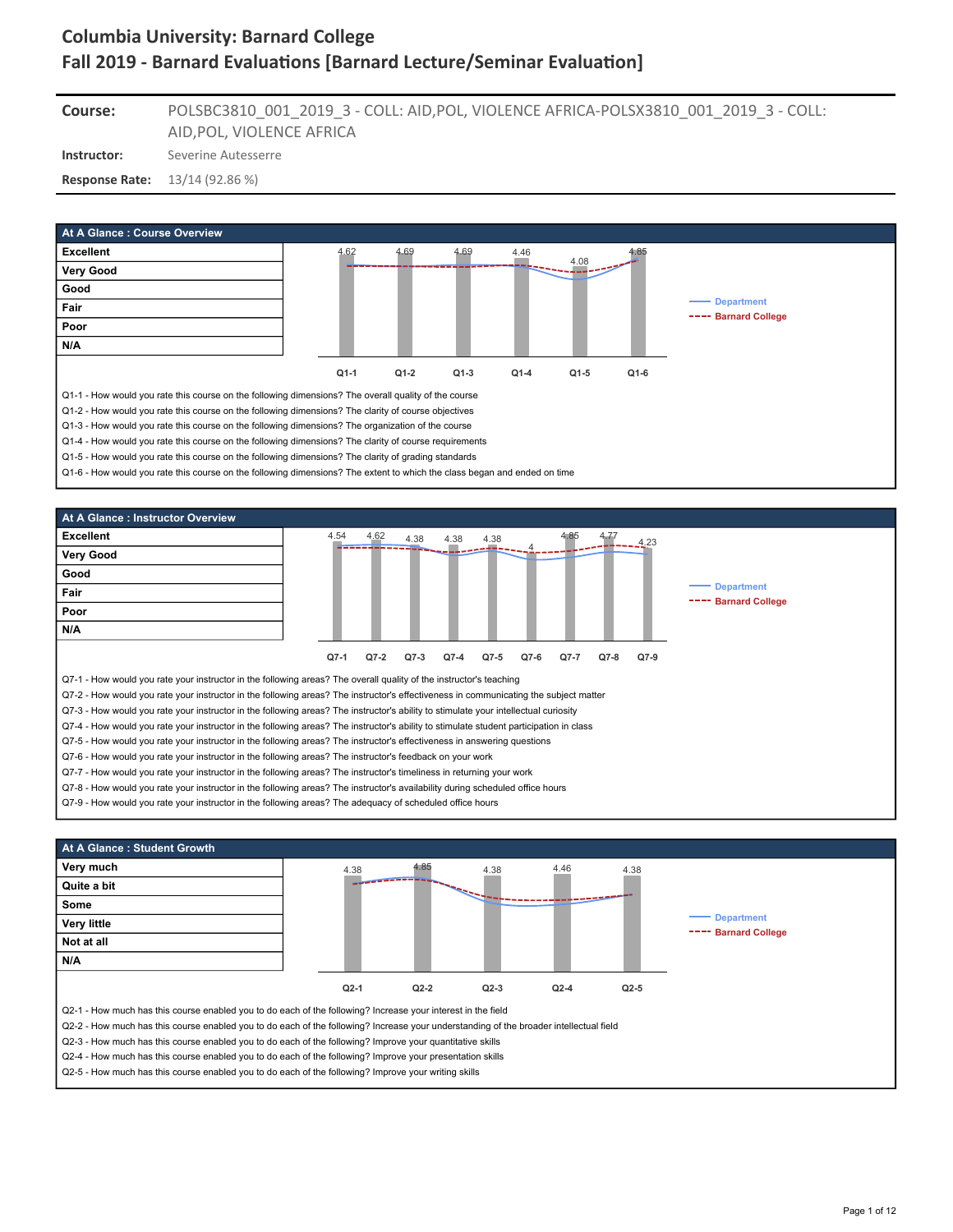### POLSBC3810\_001\_2019\_3 - COLL: AID,POL, VIOLENCE AFRICA-POLSX3810\_001\_2019\_3 - COLL: AID,POL, VIOLENCE AFRICA **Course:**

**Instructor:** Severine Autesserre

**Response Rate:** 13/14 (92.86 %)

|                                   | 1 - How would you rate this course on the following dimensions? |            |                  |                |  |                          |    |            |          |  |                        |                        |            |        |  |
|-----------------------------------|-----------------------------------------------------------------|------------|------------------|----------------|--|--------------------------|----|------------|----------|--|------------------------|------------------------|------------|--------|--|
| The overall quality of the course |                                                                 |            |                  |                |  |                          |    |            |          |  |                        |                        |            |        |  |
| <b>Response Option</b>            |                                                                 | Weight     | <b>Frequency</b> | <b>Percent</b> |  | <b>Percent Responses</b> |    |            |          |  | <b>Means</b>           |                        |            |        |  |
| Poor                              |                                                                 | (1)        | 0                | 0.00%          |  |                          |    |            | 4.62     |  | 4.16                   | 4.10                   |            |        |  |
| Fair                              |                                                                 | (2)        | 0                | $0.00\%$       |  |                          |    |            |          |  |                        |                        |            |        |  |
| Good                              |                                                                 | (3)        | 0                | $0.00\%$       |  |                          |    |            |          |  |                        |                        |            |        |  |
| Very Good                         |                                                                 | (4)        | 5                | 38.46%         |  |                          |    |            |          |  |                        |                        |            |        |  |
| Excellent                         |                                                                 | (5)        | 8                | 61.54%         |  |                          |    |            |          |  |                        |                        |            |        |  |
| N/A                               |                                                                 | (0)        | 0                | $0.00\%$       |  |                          |    |            |          |  |                        |                        |            |        |  |
|                                   |                                                                 |            |                  |                |  | 25                       | 50 | 100        | Question |  | Department             | <b>Barnard College</b> |            |        |  |
| <b>Response Rate</b>              | Mean                                                            | <b>STD</b> | Median           | Department     |  | Mean                     |    | <b>STD</b> | Median   |  | <b>Barnard College</b> | Mean                   | <b>STD</b> | Median |  |
| 13/14 (92.86%)                    | 4.62                                                            | 0.51       | 5.00             | 630            |  | 4.16                     |    | 0.95       | 4.00     |  | 8044                   | 4.10                   | 1.05       | 4.00   |  |

| 1 - How would you rate this course on the following dimensions? |      |            |           |                |                          |    |            |               |                        |                        |            |        |
|-----------------------------------------------------------------|------|------------|-----------|----------------|--------------------------|----|------------|---------------|------------------------|------------------------|------------|--------|
| The clarity of course objectives                                |      |            |           |                |                          |    |            |               |                        |                        |            |        |
| <b>Response Option</b>                                          |      | Weight     | Frequency | <b>Percent</b> | <b>Percent Responses</b> |    |            |               |                        | <b>Means</b>           |            |        |
| Poor                                                            |      | (1)        | $\Omega$  | $0.00\%$       |                          |    |            | 4.69          | 4.08                   | 4.09                   |            |        |
| Fair                                                            |      | (2)        | 0         | $0.00\%$       |                          |    |            |               |                        |                        |            |        |
| Good                                                            |      | (3)        |           | 7.69%          |                          |    |            |               |                        |                        |            |        |
| Very Good                                                       |      | (4)        | 2         | 15.38%         |                          |    |            |               |                        |                        |            |        |
| Excellent                                                       |      | (5)        | 10        | 76.92%         |                          |    |            |               |                        |                        |            |        |
| N/A                                                             |      | (0)        | 0         | $0.00\%$       |                          |    |            |               |                        |                        |            |        |
|                                                                 |      |            |           |                | 25                       | 50 | 100        | Question      | Department             | <b>Barnard College</b> |            |        |
| <b>Response Rate</b>                                            | Mean | <b>STD</b> | Median    | Department     | Mean                     |    | <b>STD</b> | <b>Median</b> | <b>Barnard College</b> | Mean                   | <b>STD</b> | Median |
| 13/14 (92.86%)                                                  | 4.69 | 0.63       | 5.00      | 630            | 4.08                     |    | 0.99       | 4.00          | 8044                   | 4.09                   | 1.07       | 4.00   |

**1 - How would you rate this course on the following dimensions?**

| The organization of the course |             |            |        |                  |                |              |                          |    |            |          |                        |                        |            |        |
|--------------------------------|-------------|------------|--------|------------------|----------------|--------------|--------------------------|----|------------|----------|------------------------|------------------------|------------|--------|
| <b>Response Option</b>         |             | Weight     |        | <b>Frequency</b> | <b>Percent</b> |              | <b>Percent Responses</b> |    |            |          |                        | <b>Means</b>           |            |        |
| Poor                           |             | (1)        | 0      |                  | $0.00\%$       |              |                          |    |            | 4.69     | 4.15                   | 4.06                   |            |        |
| Fair                           |             | (2)        | 0      |                  | $0.00\%$       |              |                          |    |            |          |                        |                        |            |        |
| Good                           |             | (3)        |        |                  | 7.69%          | ٠            |                          |    |            |          |                        |                        |            |        |
| Very Good                      |             | (4)        |        | 2                | 15.38%         |              |                          |    |            |          |                        |                        |            |        |
| Excellent                      |             | (5)        |        | 10               | 76.92%         |              |                          |    |            |          |                        |                        |            |        |
| N/A                            |             | (0)        | 0      |                  | 0.00%          |              |                          |    |            |          |                        |                        |            |        |
|                                |             |            |        |                  |                | $\mathbf{0}$ | 25                       | 50 | 100        | Question | Department             | <b>Barnard College</b> |            |        |
| <b>Response Rate</b>           | <b>Mean</b> | <b>STD</b> | Median |                  | Department     |              | Mean                     |    | <b>STD</b> | Median   | <b>Barnard College</b> | Mean                   | <b>STD</b> | Median |
| 13/14 (92.86%)                 | 4.69        | 0.63       | 5.00   |                  | 630            |              | 4.15                     |    | 0.97       | 4.00     | 8044                   | 4.06                   | 1.11       | 4.00   |

| 1 - How would you rate this course on the following dimensions? |      |            |           |                |                          |    |            |          |                        |                        |            |        |
|-----------------------------------------------------------------|------|------------|-----------|----------------|--------------------------|----|------------|----------|------------------------|------------------------|------------|--------|
| The clarity of course requirements                              |      |            |           |                |                          |    |            |          |                        |                        |            |        |
| <b>Response Option</b>                                          |      | Weight     | Frequency | <b>Percent</b> | <b>Percent Responses</b> |    |            |          |                        | <b>Means</b>           |            |        |
| Poor                                                            |      | (1)        | 0         | $0.00\%$       |                          |    |            | 4.46     | 4.06                   | 4.13                   |            |        |
| Fair                                                            |      | (2)        | $\Omega$  | $0.00\%$       |                          |    |            |          |                        |                        |            |        |
| Good                                                            |      | (3)        | 2         | 15.38%         |                          |    |            |          |                        |                        |            |        |
| Very Good                                                       |      | (4)        | 3         | 23.08%         |                          |    |            |          |                        |                        |            |        |
| Excellent                                                       |      | (5)        | 8         | 61.54%         |                          |    |            |          |                        |                        |            |        |
| N/A                                                             |      | (0)        | 0         | $0.00\%$       |                          |    |            |          |                        |                        |            |        |
|                                                                 |      |            |           |                | 25                       | 50 | 100        | Question | Department             | <b>Barnard College</b> |            |        |
| <b>Response Rate</b>                                            | Mean | <b>STD</b> | Median    | Department     | Mean                     |    | <b>STD</b> | Median   | <b>Barnard College</b> | Mean                   | <b>STD</b> | Median |
| 13/14 (92.86%)                                                  | 4.46 | 0.78       | 5.00      | 630            | 4.06                     |    | 1.03       | 4.00     | 8044                   | 4.13                   | 1.05       | 4.00   |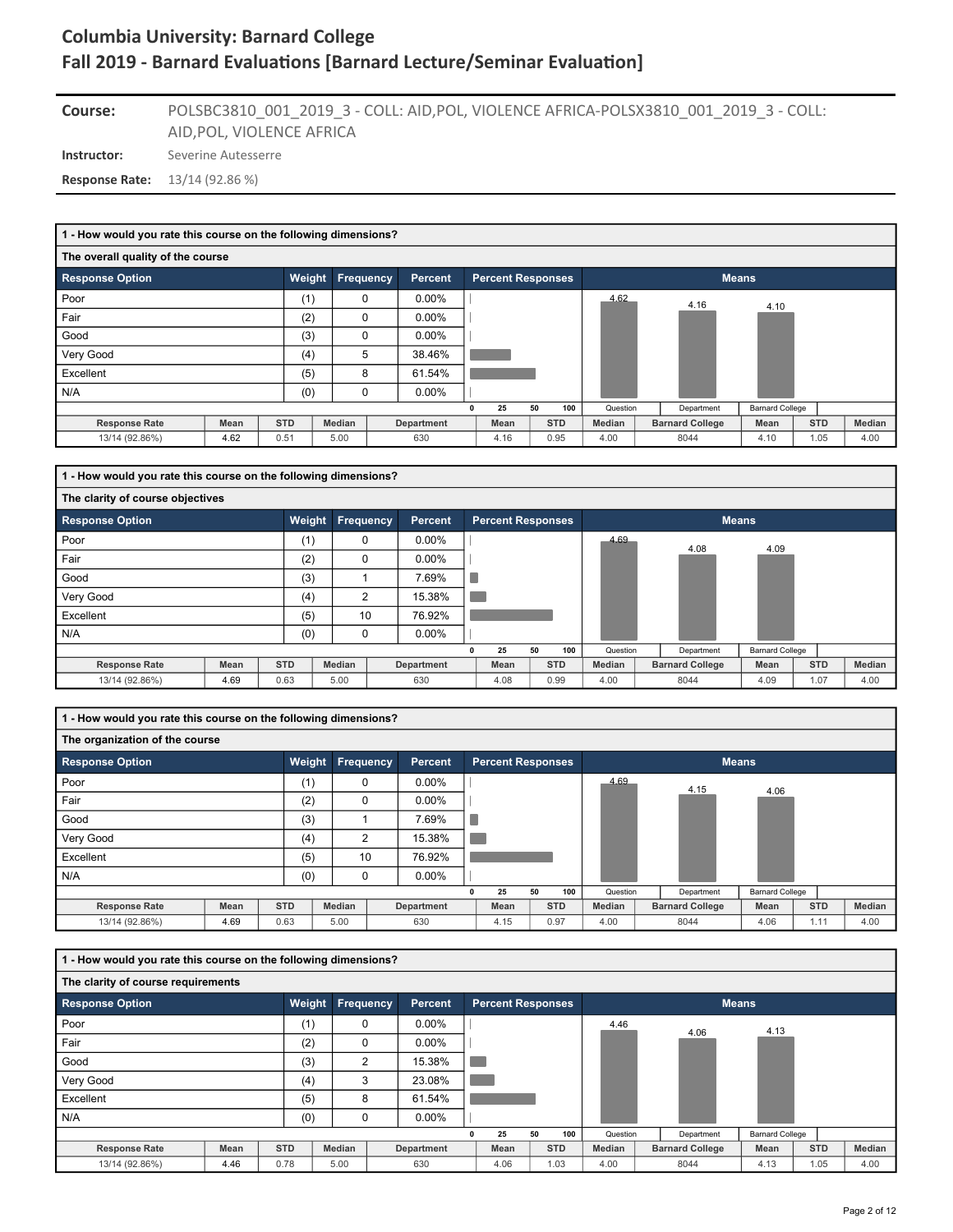### POLSBC3810\_001\_2019\_3 - COLL: AID,POL, VIOLENCE AFRICA-POLSX3810\_001\_2019\_3 - COLL: AID,POL, VIOLENCE AFRICA **Course:**

**Instructor:** Severine Autesserre

**Response Rate:** 13/14 (92.86 %)

| 1 - How would you rate this course on the following dimensions? |             |            |                |                |                          |    |            |          |                        |                        |            |      |        |
|-----------------------------------------------------------------|-------------|------------|----------------|----------------|--------------------------|----|------------|----------|------------------------|------------------------|------------|------|--------|
| The clarity of grading standards                                |             |            |                |                |                          |    |            |          |                        |                        |            |      |        |
| <b>Response Option</b>                                          |             | Weight     | Frequency      | <b>Percent</b> | <b>Percent Responses</b> |    |            |          | <b>Means</b>           |                        |            |      |        |
| Poor                                                            |             | (1)        | 0              | $0.00\%$       |                          |    |            | 4.08     |                        |                        |            |      |        |
| Fair                                                            |             | (2)        | $\overline{2}$ | 15.38%         |                          |    |            |          | 3.50                   | 3.83                   |            |      |        |
| Good                                                            |             | (3)        | $\overline{2}$ | 15.38%         |                          |    |            |          |                        |                        |            |      |        |
| Very Good                                                       |             | (4)        | $\overline{2}$ | 15.38%         |                          |    |            |          |                        |                        |            |      |        |
| Excellent                                                       |             | (5)        | 7              | 53.85%         |                          |    |            |          |                        |                        |            |      |        |
| N/A                                                             |             | (0)        | 0              | $0.00\%$       |                          |    |            |          |                        |                        |            |      |        |
|                                                                 |             |            |                |                | 25                       | 50 | 100        | Question | Department             | <b>Barnard College</b> |            |      |        |
| <b>Response Rate</b>                                            | <b>Mean</b> | <b>STD</b> | Median         | Department     | Mean                     |    | <b>STD</b> | Median   | <b>Barnard College</b> | Mean                   | <b>STD</b> |      | Median |
| 13/14 (92.86%)                                                  | 4.08        | 1.19       | 5.00           | 630            | 3.50                     |    | 1.23       | 4.00     | 8044                   | 3.83                   |            | 1.22 | 4.00   |

| 1 - How would you rate this course on the following dimensions? |      |            |        |           |                |                          |    |            |          |                        |                        |            |        |
|-----------------------------------------------------------------|------|------------|--------|-----------|----------------|--------------------------|----|------------|----------|------------------------|------------------------|------------|--------|
| The extent to which the class began and ended on time           |      |            |        |           |                |                          |    |            |          |                        |                        |            |        |
| <b>Response Option</b>                                          |      | Weight     |        | Frequency | <b>Percent</b> | <b>Percent Responses</b> |    |            |          |                        | <b>Means</b>           |            |        |
| Poor                                                            |      | (1)        |        | 0         | $0.00\%$       |                          |    |            | 4.85     | 4.46                   | 4.35                   |            |        |
| Fair                                                            |      | (2)        |        | $\Omega$  | $0.00\%$       |                          |    |            |          |                        |                        |            |        |
| Good                                                            |      | (3)        |        |           | 7.69%          |                          |    |            |          |                        |                        |            |        |
| Very Good                                                       |      | (4)        |        | 0         | $0.00\%$       |                          |    |            |          |                        |                        |            |        |
| Excellent                                                       |      | (5)        |        | 12        | 92.31%         |                          |    |            |          |                        |                        |            |        |
| N/A                                                             |      | (0)        |        | $\Omega$  | $0.00\%$       |                          |    |            |          |                        |                        |            |        |
|                                                                 |      |            |        |           |                | 25                       | 50 | 100        | Question | Department             | <b>Barnard College</b> |            |        |
| <b>Response Rate</b>                                            | Mean | <b>STD</b> | Median |           | Department     | Mean                     |    | <b>STD</b> | Median   | <b>Barnard College</b> | Mean                   | <b>STD</b> | Median |
| 13/14 (92.86%)                                                  | 4.85 | 0.55       | 5.00   |           | 630            | 4.46                     |    | 0.82       | 5.00     | 8044                   | 4.35                   | 0.93       | 5.00   |

**2 - How much has this course enabled you to do each of the following?**

| Increase your interest in the field |             |            |                  |                |   |                          |    |            |          |                        |                        |            |        |
|-------------------------------------|-------------|------------|------------------|----------------|---|--------------------------|----|------------|----------|------------------------|------------------------|------------|--------|
| <b>Response Option</b>              |             | Weight     | <b>Frequency</b> | <b>Percent</b> |   | <b>Percent Responses</b> |    |            |          |                        | <b>Means</b>           |            |        |
| Not at all                          |             | (1)        | 0                | $0.00\%$       |   |                          |    |            | 4.38     | 4.01                   |                        |            |        |
| Very little                         |             | (2)        | 0                | $0.00\%$       |   |                          |    |            |          |                        | 3.98                   |            |        |
| Some                                |             | (3)        | $\overline{2}$   | 15.38%         |   |                          |    |            |          |                        |                        |            |        |
| Quite a bit                         |             | (4)        | 4                | 30.77%         |   |                          |    |            |          |                        |                        |            |        |
| Very much                           |             | (5)        |                  | 53.85%         |   |                          |    |            |          |                        |                        |            |        |
| N/A                                 |             | (0)        | 0                | $0.00\%$       |   |                          |    |            |          |                        |                        |            |        |
|                                     |             |            |                  |                | 0 | 25                       | 50 | 100        | Question | Department             | <b>Barnard College</b> |            |        |
| <b>Response Rate</b>                | <b>Mean</b> | <b>STD</b> | Median           | Department     |   | Mean                     |    | <b>STD</b> | Median   | <b>Barnard College</b> | Mean                   | <b>STD</b> | Median |
| 13/14 (92.86%)                      | 4.38        | 0.77       | 5.00             | 630            |   | 4.01                     |    | 1.12       | 4.00     | 8044                   | 3.98                   | 1.14       | 4.00   |

| 2 - How much has this course enabled you to do each of the following? |      |            |        |                  |            |                          |    |            |               |                        |                        |            |        |
|-----------------------------------------------------------------------|------|------------|--------|------------------|------------|--------------------------|----|------------|---------------|------------------------|------------------------|------------|--------|
| Increase your understanding of the broader intellectual field         |      |            |        |                  |            |                          |    |            |               |                        |                        |            |        |
| <b>Response Option</b>                                                |      |            |        | Weight Frequency | Percent    | <b>Percent Responses</b> |    |            |               |                        | <b>Means</b>           |            |        |
| Not at all                                                            |      |            | (1)    | $\Omega$         | $0.00\%$   |                          |    |            | 4.85          | 4.25                   | 4.17                   |            |        |
| Very little                                                           |      |            | (2)    | $\Omega$         | 0.00%      |                          |    |            |               |                        |                        |            |        |
| Some                                                                  |      |            | (3)    | $\Omega$         | $0.00\%$   |                          |    |            |               |                        |                        |            |        |
| Quite a bit                                                           |      |            | (4)    | $\overline{2}$   | 15.38%     |                          |    |            |               |                        |                        |            |        |
| Very much                                                             |      |            | (5)    | 11               | 84.62%     |                          |    |            |               |                        |                        |            |        |
| N/A                                                                   |      |            | (0)    | $\Omega$         | $0.00\%$   |                          |    |            |               |                        |                        |            |        |
|                                                                       |      |            |        |                  |            | 25                       | 50 | 100        | Question      | Department             | <b>Barnard College</b> |            |        |
| <b>Response Rate</b>                                                  | Mean | <b>STD</b> | Median |                  | Department | Mean                     |    | <b>STD</b> | <b>Median</b> | <b>Barnard College</b> | Mean                   | <b>STD</b> | Median |
| 13/14 (92.86%)                                                        | 4.85 | 0.38       | 5.00   |                  | 630        | 4.25                     |    | 0.89       | 4.00          | 8044                   | 4.17                   | 1.00       | 4.00   |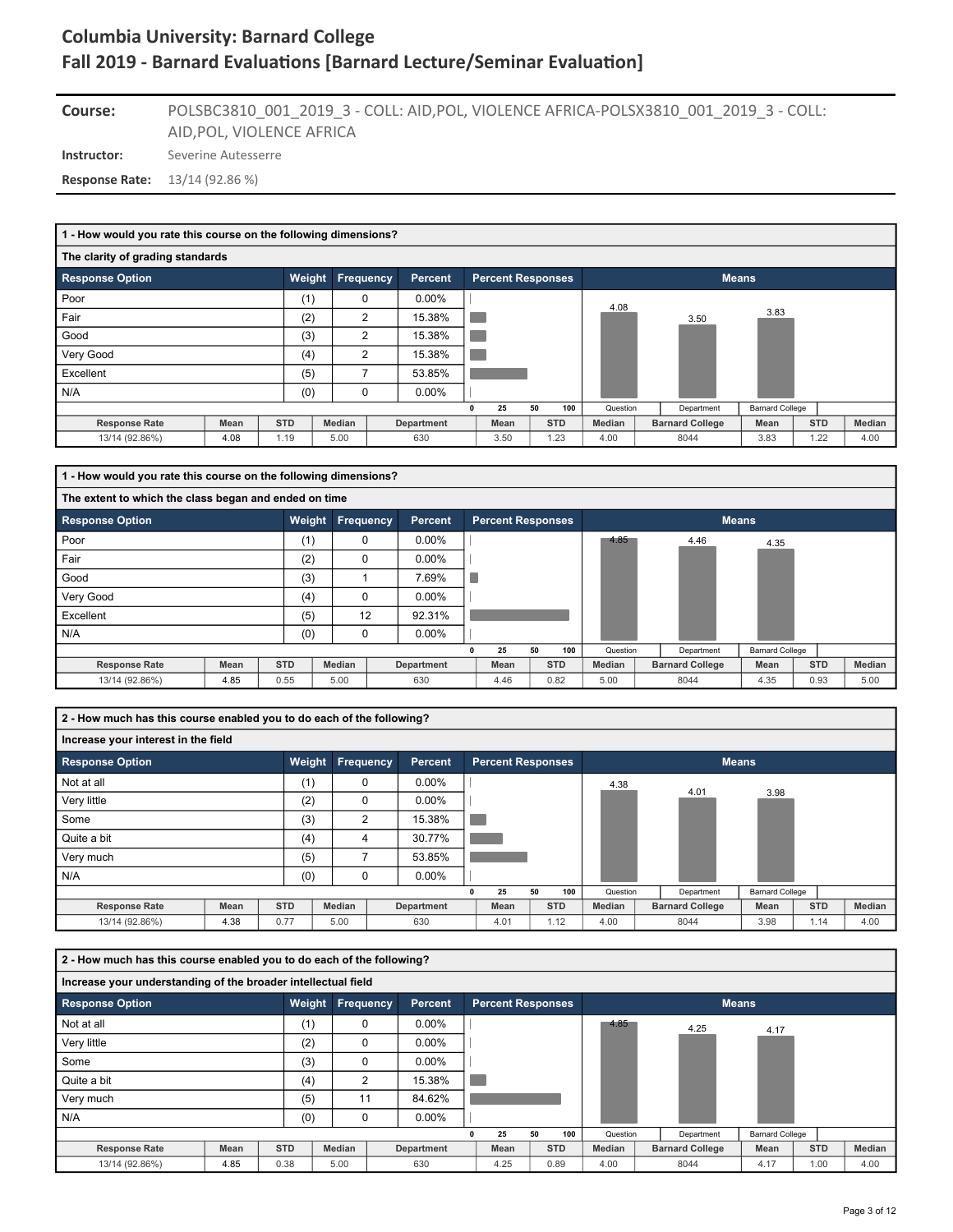### POLSBC3810\_001\_2019\_3 - COLL: AID,POL, VIOLENCE AFRICA-POLSX3810\_001\_2019\_3 - COLL: AID,POL, VIOLENCE AFRICA **Course:**

**Instructor:** Severine Autesserre

**Response Rate:** 13/14 (92.86 %)

| 2 - How much has this course enabled you to do each of the following? |      |            |                  |                |   |                          |    |            |               |                        |                        |            |        |
|-----------------------------------------------------------------------|------|------------|------------------|----------------|---|--------------------------|----|------------|---------------|------------------------|------------------------|------------|--------|
| Improve your quantitative skills                                      |      |            |                  |                |   |                          |    |            |               |                        |                        |            |        |
| <b>Response Option</b>                                                |      | Weight     | <b>Frequency</b> | <b>Percent</b> |   | <b>Percent Responses</b> |    |            |               |                        | <b>Means</b>           |            |        |
| Not at all                                                            |      | (1)        | 0                | $0.00\%$       |   |                          |    |            | 4.38          |                        |                        |            |        |
| Very little                                                           |      | (2)        |                  | 7.69%          | × |                          |    |            |               | 3.12                   | 3.36                   |            |        |
| Some                                                                  |      | (3)        | $\Omega$         | $0.00\%$       |   |                          |    |            |               |                        |                        |            |        |
| Quite a bit                                                           |      | (4)        | 2                | 15.38%         |   |                          |    |            |               |                        |                        |            |        |
| Very much                                                             |      | (5)        | 5                | 38.46%         |   |                          |    |            |               |                        |                        |            |        |
| N/A                                                                   |      | (0)        | 5                | 38.46%         |   |                          |    |            |               |                        |                        |            |        |
|                                                                       |      |            |                  |                |   | 25                       | 50 | 100        | Question      | Department             | <b>Barnard College</b> |            |        |
| <b>Response Rate</b>                                                  | Mean | <b>STD</b> | Median           | Department     |   | Mean                     |    | <b>STD</b> | <b>Median</b> | <b>Barnard College</b> | Mean                   | <b>STD</b> | Median |
| 13/14 (92.86%)                                                        | 4.38 | 1.06       | 5.00             | 630            |   | 3.12                     |    | 1.38       | 3.00          | 8044                   | 3.36                   | 1.42       | 3.00   |
|                                                                       |      |            |                  |                |   |                          |    |            |               |                        |                        |            |        |

| 2 - How much has this course enabled you to do each of the following? |      |            |           |                |                          |    |            |               |                        |                        |            |        |
|-----------------------------------------------------------------------|------|------------|-----------|----------------|--------------------------|----|------------|---------------|------------------------|------------------------|------------|--------|
| Improve your presentation skills                                      |      |            |           |                |                          |    |            |               |                        |                        |            |        |
| <b>Response Option</b>                                                |      | Weight     | Frequency | <b>Percent</b> | <b>Percent Responses</b> |    |            |               | <b>Means</b>           |                        |            |        |
| Not at all                                                            |      | (1)        | $\Omega$  | $0.00\%$       |                          |    |            | 4.46          |                        |                        |            |        |
| Very little                                                           |      | (2)        | $\Omega$  | $0.00\%$       |                          |    |            |               |                        | 3.26                   |            |        |
| Some                                                                  |      | (3)        | 3         | 23.08%         |                          |    |            |               | 3.06                   |                        |            |        |
| Quite a bit                                                           |      | (4)        |           | 7.69%          |                          |    |            |               |                        |                        |            |        |
| Very much                                                             |      | (5)        | 9         | 69.23%         |                          |    |            |               |                        |                        |            |        |
| N/A                                                                   |      | (0)        | 0         | $0.00\%$       |                          |    |            |               |                        |                        |            |        |
|                                                                       |      |            |           |                | 25                       | 50 | 100        | Question      | Department             | <b>Barnard College</b> |            |        |
| <b>Response Rate</b>                                                  | Mean | <b>STD</b> | Median    | Department     | Mean                     |    | <b>STD</b> | <b>Median</b> | <b>Barnard College</b> | Mean                   | <b>STD</b> | Median |
| 13/14 (92.86%)                                                        | 4.46 | 0.88       | 5.00      | 630            | 3.06                     |    | 1.28       | 3.00          | 8044                   | 3.26                   | 1.44       | 3.00   |

**2 - How much has this course enabled you to do each of the following?**

| Improve your writing skills |             |            |                  |            |   |                          |    |            |               |                        |                        |            |        |
|-----------------------------|-------------|------------|------------------|------------|---|--------------------------|----|------------|---------------|------------------------|------------------------|------------|--------|
| <b>Response Option</b>      |             |            | Weight Frequency | Percent    |   | <b>Percent Responses</b> |    |            |               |                        | <b>Means</b>           |            |        |
| Not at all                  |             | (1)        | 0                | $0.00\%$   |   |                          |    |            | 4.38          |                        |                        |            |        |
| Very little                 |             | (2)        |                  | 7.69%      |   |                          |    |            |               | 3.52                   | 3.50                   |            |        |
| Some                        |             | (3)        | $\overline{2}$   | 15.38%     |   |                          |    |            |               |                        |                        |            |        |
| Quite a bit                 |             | (4)        |                  | 7.69%      | × |                          |    |            |               |                        |                        |            |        |
| Very much                   |             | (5)        | 9                | 69.23%     |   |                          |    |            |               |                        |                        |            |        |
| N/A                         |             | (0)        | 0                | $0.00\%$   |   |                          |    |            |               |                        |                        |            |        |
|                             |             |            |                  |            |   | 25                       | 50 | 100        | Question      | Department             | <b>Barnard College</b> |            |        |
| <b>Response Rate</b>        | <b>Mean</b> | <b>STD</b> | Median           | Department |   | Mean                     |    | <b>STD</b> | <b>Median</b> | <b>Barnard College</b> | Mean                   | <b>STD</b> | Median |
| 13/14 (92.86%)              | 4.38        | 1.04       | 5.00             | 630        |   | 3.52                     |    | 1.12       | 3.50          | 8044                   | 3.50                   | 1.27       | 4.00   |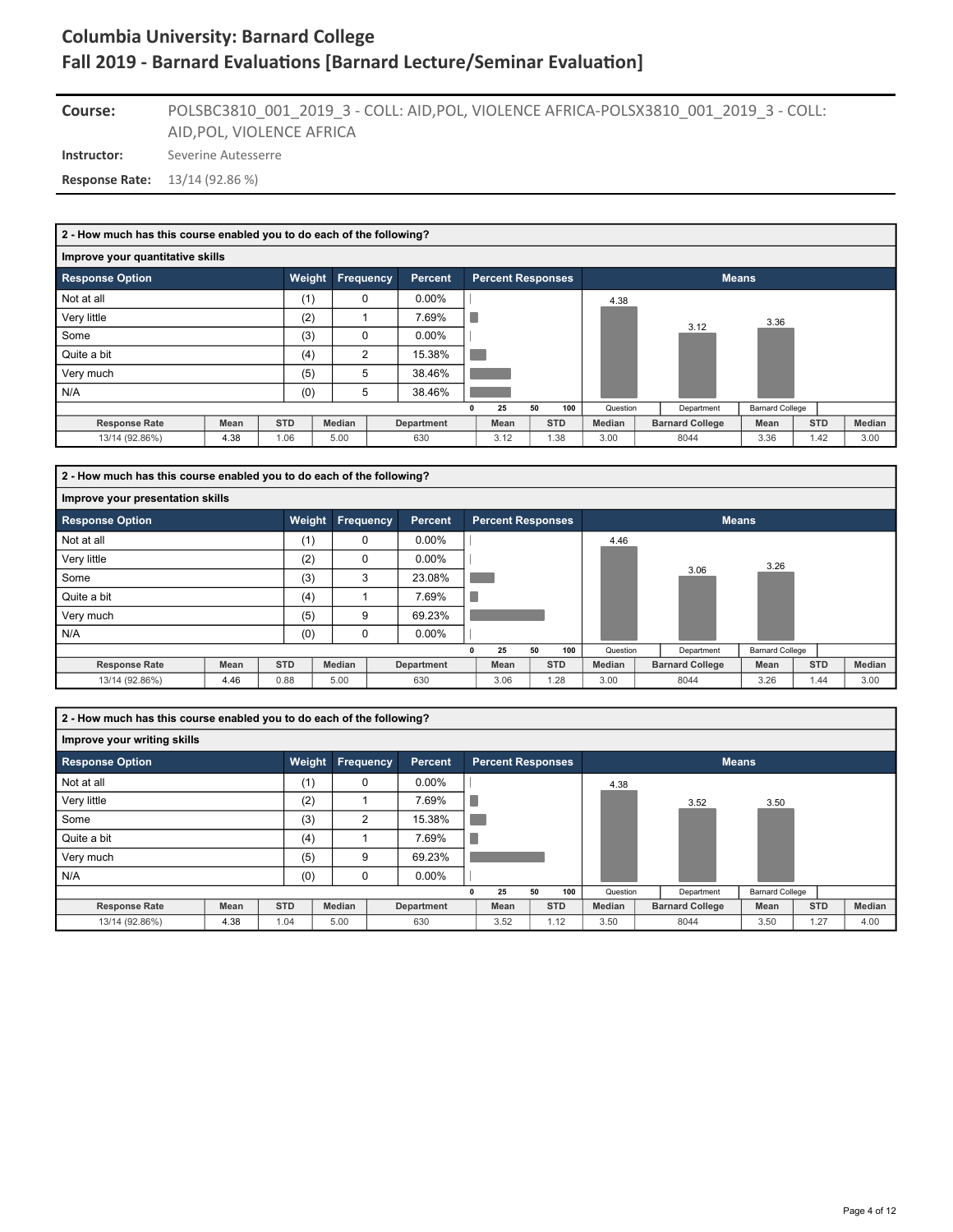#### POLSBC3810\_001\_2019\_3 - COLL: AID,POL, VIOLENCE AFRICA-POLSX3810\_001\_2019\_3 - COLL: AID,POL, VIOLENCE AFRICA **Course:**

**Instructor:** Severine Autesserre

**Response Rate:** 13/14 (92.86 %)

### **3 - Why did you take this course?**

### **Response Rate** 12/14 (85.71%)

• Because I am considering a career in international development and aid work and wanted to be exposed to the inner workings of the development world as well as the intellectual discourse that surrounds it

• Because I had to take it to fulfil my coll requirement. However I learned a lot about a topic I would have otherwise not have been interested in.

• I heard it was really interesting and some of my friends recommended it to me.

• I love this professor and wanted to take a class with her! Also, I don't know much about aid so I wanted to learn about it.

• I wanted to learn more about aid, and I also wanted to take a course that focused on Africa, as most of my courses thus far have been centered around the US, Europe, Russia, and China.

• I took this class as my senior capstone colloquium.

• I took this course because I was interested to learn about policies towards Africa as I have never taken a Political Science course on Africa before.

• This course is in line with my career goals and interests. Also, all of my fellow political science majors have all given raving reviews of Professor Autesserre, and that I had to take one of her classes before I graduated.

• I'm interested in working in the humanitarian field, specifically with NGOs, and this class seemed to provide a more in depth theoretical understanding of humanitarianism.

• Because I want to have a career in development aid so I wanted to learn the academic perspective of it

. I am very interested in the non-profit and aid world, specifically pertaining to Africa. I was also aware that Professor Autesserre is an expert in the field, so I wanted to delve into these topics with an expert in the field who has had on the ground experience. Also, this was one of the few international relations colloquiums offered, so the choices were limiting.

It was the only colloquium which focused on the African continent. Thank goodness Professor Autesserre teaches this course, because if it were not for her, there would be no other class that focuses on Africa. This is more a note to the Political Science department, but please get more classes that engages with African history.

**4 - What did you value most about this course? In what ways did the course meet your expectations? Explain why you would or would not recommend this course.**

### **Response Rate** 12/14 (85.71%)

• The quality of the professor and the content we discussed. I would definitely recommend this course if students are looking to be challenged and grow as academics

• I enjoyed the debate and presentations

• I learnt things I never thought about before and it was super well organized.

• I valued how much this course improved my writing and presentation skills. It met my expectations in the literature we read and some of the class discussions. I would recommend this course to someone who was interested in political theories being put to practice, and to someone who is able to keep up with readings.

• This is a great course. I learned so much about humanitarian and development aid. The readings were challenging, but I really enjoyed them.

• I valued class discussions and insight from the professor in class.

• I would not recommend this course to people who are not interested in the subject. It was very hard and demanding. I appreciate the effort I put into he class and am proud of myself for the work. It was very difficult as someone who does not like public speaking.

• I thought that the organization of the class emphasized all of the points that the Professor wanted us to learn and grow from. I definitely learned a lot, and it forced me to look deeper into fields that I was already interested in. However, the enormous amounts of readings necessary for each class was a little heavy. This is both good and bad because all of the readings were interesting, but it was a lot of reading.

• I really enjoy the class discussions because everyone contributes with relevant and interesting observations which makes the class very interactive. The readings also provided interesting and varying perspectives on aid and development that I hadn't previously thought about. I also appreciate Professor Autesserre's own personal inputs from her time in the field and experiences working directly with aid and development organizations.

• I valued the perspectives and insights we learned from the readings. This course met my expectations in broadening my mind about aid and the intersections of aid. I would not recommend this course to someone who does not have a specific interest in aid or is not comfortable with doing a huge amount of readings every week.

• What I valued most about this course was the ability to really research and explore a topic that was interesting to me. Most of my time spent working on this course was devoted to the research<br>paper which I enjoyed writi course to a student passionate about aid work and Africa and is willing to put in many hours of work weekly towards simply keeping up with the class. However, I would not recommend this course to<br>a student who is not that

• I think the course gave me the tools to critique and understand aid. I knew there were problems associated with aid when I first came to the class, but now that I have taken the class, I feel like I have the theoretical and historical framework to fully discuss it.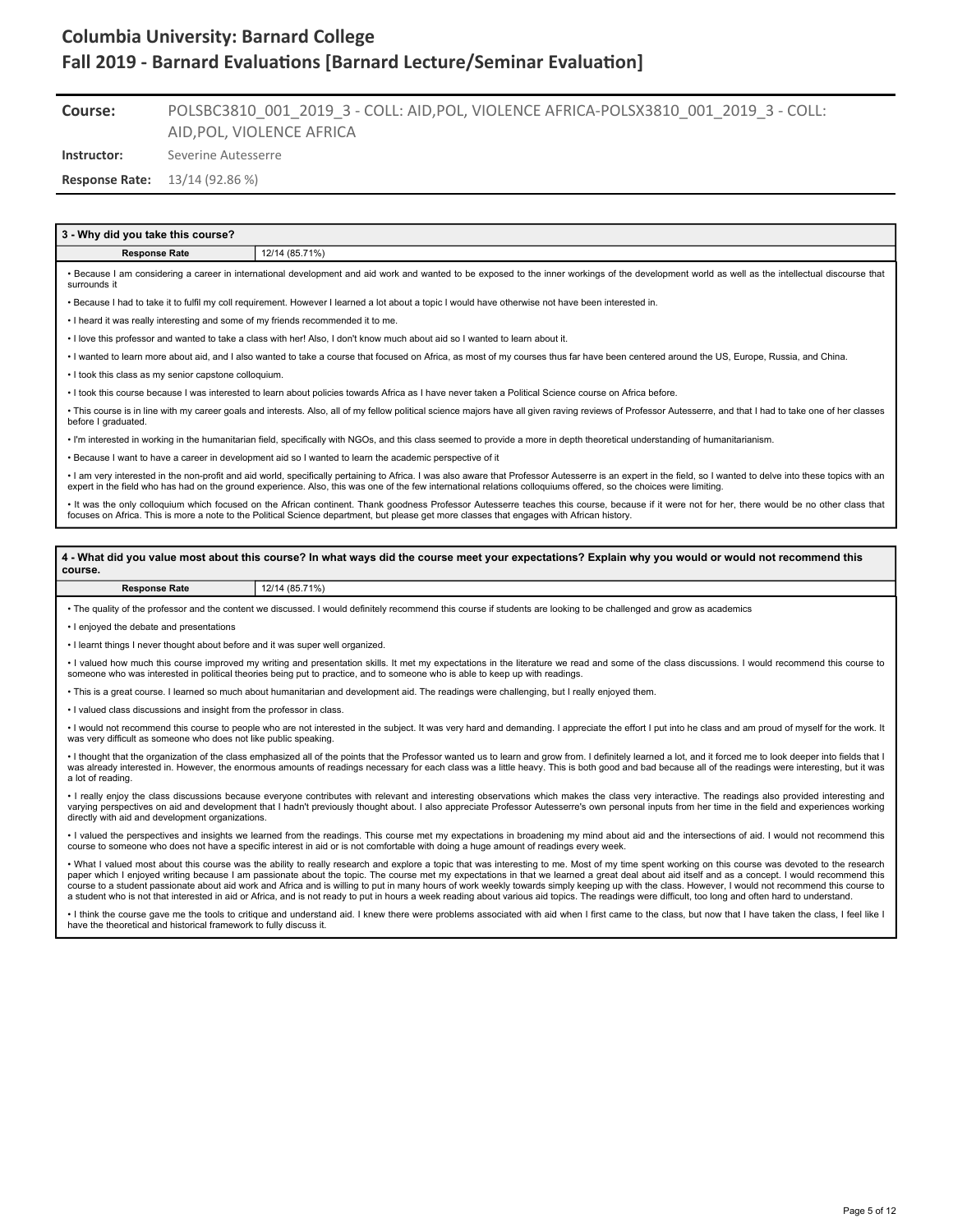#### POLSBC3810\_001\_2019\_3 - COLL: AID,POL, VIOLENCE AFRICA-POLSX3810\_001\_2019\_3 - COLL: AID,POL, VIOLENCE AFRICA **Course:**

**Instructor:** Severine Autesserre

**Response Rate:** 13/14 (92.86 %)

#### **5 - What improvements would you like to see in the organization and content of this course?**

#### **Response Rate** 12/14 (85.71%)

• Less time devoted to "how to write a research paper", just because we receive a lot of training in it in previous years and we have plenty of resources devoted to this outside the classroom • none it was perfect

• Less readings.

• I think that sometimes the class discussions were too structured, and didn't allow for natural flow of conversation. I would have appreciated if conversations could have been fully expanded upon, rather than only allocating a few minutes per idea/reading.

• None! I think this course was really great.

• Sometimes the amount of reading could be very dense and hard to get through. It was also difficult to find some of the books assigned.

• The organization and content was very good.

• I think that there needs to be more focus on Peer Partners and peer feedback. I wanted there to be more comments from other individuals in the class about my paper/project.

• I felt like the due dates at the end of the semester were kind of rushed and clumped together which created a lot of stress for me to get everything done in time and balance the workload with my other classes. However, I don't really know how much this can be changed.

I would like the class to have a bit more of a lecture feel. The readings and discussions were the best part of the class but I would have liked if we also spent a couple of minutes talking about the main points the professor wanted us to take away from the readings. Additionally, I personally found it difficult to finish the final paper over Thanksgiving break, because a lot of resources in school were closed and even preparing ahead of time, I had to spend the majority of my break working on the paper. I would have honestly preferred for the paper to have been due over reading week or before Thanksgiving break.

• Professor Autesserre's course is extremely organized, and she always started and ended the class promptly. The class was clearly broken up into sections, and she made sure to always stay on<br>track. I would have liked the except for the class about the Congo.

• I would have liked to see more information be covered on why aid exists in the first place. We touch on topics like colonialism but we don't spend enough time discussing it and talking about why a need for humanitarian/developmental aid was created in the first place. We spent class time critiquing and trying to understand humanitarian aid but we never stopped to ask why humanitarian aid exits in the first place.

#### **6 - Did the course inspire you to put in extra time and effort, over and beyond what was required? Can you explain why or why not?**

#### **Response Rate** 12/14 (85.71%)

• Yes, because the professor takes our work seriously, has high expectations, challenges us, and is clear about criteria

• yes, I wanted to do well because I could tell the professor put a lot of effort in as well.

• Yes, I knew my professor had high standards so I tried very hard.

• Yes, because I value this professor's opinion and wanted to do my best work for her. She encourages her students when they do well, and helps them when they need it. I found myself trying extra hard in this class so I wouldn't let her down.

• Yes, this was is one of those classes where you feel compelled to do the work even if you could get away with not doing it.

• I enjoyed this course and put in extra effort to be prepared for discussion in class.

• I put in the amount of time that was expected of me which was a lot of time.

• Yes, because all of the readings were so interesting, the professor was great (although very hard to reach because she is busy), and the discussion was lively.

• Yes, not only because the subject matter requires close readings, but also because Professor Autesserre motivates me to put in my full effort and present my best work.

• Yes it did because I had a personal interest in the topic and because the readings were very interesting to read. Moreover, the class discussions facilitated an environment where you were motivated to have done the readings so that you could engage in the conversation.

• I believe that there were not enough hours in the week to put in extra time and effort as the minimal requirement of doing all of the readings, reading reviews and paper deadlines took up a great amount of time. I do believe though, that I put in as much time as possible into this course by taking notes on all of the readings, going to office hours and researching weekly for the final paper.

• It was hard to put in extra time and effort because we were already assigned a large amount of reading. It was difficult to make the extra effort because the class already asked for a lot.

### **7 - How would you rate your instructor in the following areas?**

| The overall quality of the instructor's teaching |      |            |                  |   |            |   |                          |    |            |               |                        |                        |            |        |
|--------------------------------------------------|------|------------|------------------|---|------------|---|--------------------------|----|------------|---------------|------------------------|------------------------|------------|--------|
| <b>Response Option</b>                           |      | Weight     | <b>Frequency</b> |   | Percent    |   | <b>Percent Responses</b> |    |            |               |                        | <b>Means</b>           |            |        |
| l Poor                                           |      | (1)        | 0                |   | $0.00\%$   |   |                          |    |            | 4.54          | 4.32                   | 4.23                   |            |        |
| Fair                                             |      | (2)        | 0                |   | $0.00\%$   |   |                          |    |            |               |                        |                        |            |        |
| Good                                             |      | (3)        | 2                |   | 15.38%     |   |                          |    |            |               |                        |                        |            |        |
| Very Good                                        |      | (4)        | 2                |   | 15.38%     |   |                          |    |            |               |                        |                        |            |        |
| Excellent                                        |      | (5)        |                  | 9 | 69.23%     |   |                          |    |            |               |                        |                        |            |        |
| N/A                                              |      | (0)        | 0                |   | $0.00\%$   |   |                          |    |            |               |                        |                        |            |        |
|                                                  |      |            |                  |   |            | 0 | 25                       | 50 | 100        | Question      | Department             | <b>Barnard College</b> |            |        |
| <b>Response Rate</b>                             | Mean | <b>STD</b> | <b>Median</b>    |   | Department |   | Mean                     |    | <b>STD</b> | <b>Median</b> | <b>Barnard College</b> | Mean                   | <b>STD</b> | Median |
| 13/14 (92.86%)                                   | 4.54 | 0.78       | 5.00             |   | 630        |   | 4.32                     |    | 0.92       | 5.00          | 8166                   | 4.23                   | 1.05       | 5.00   |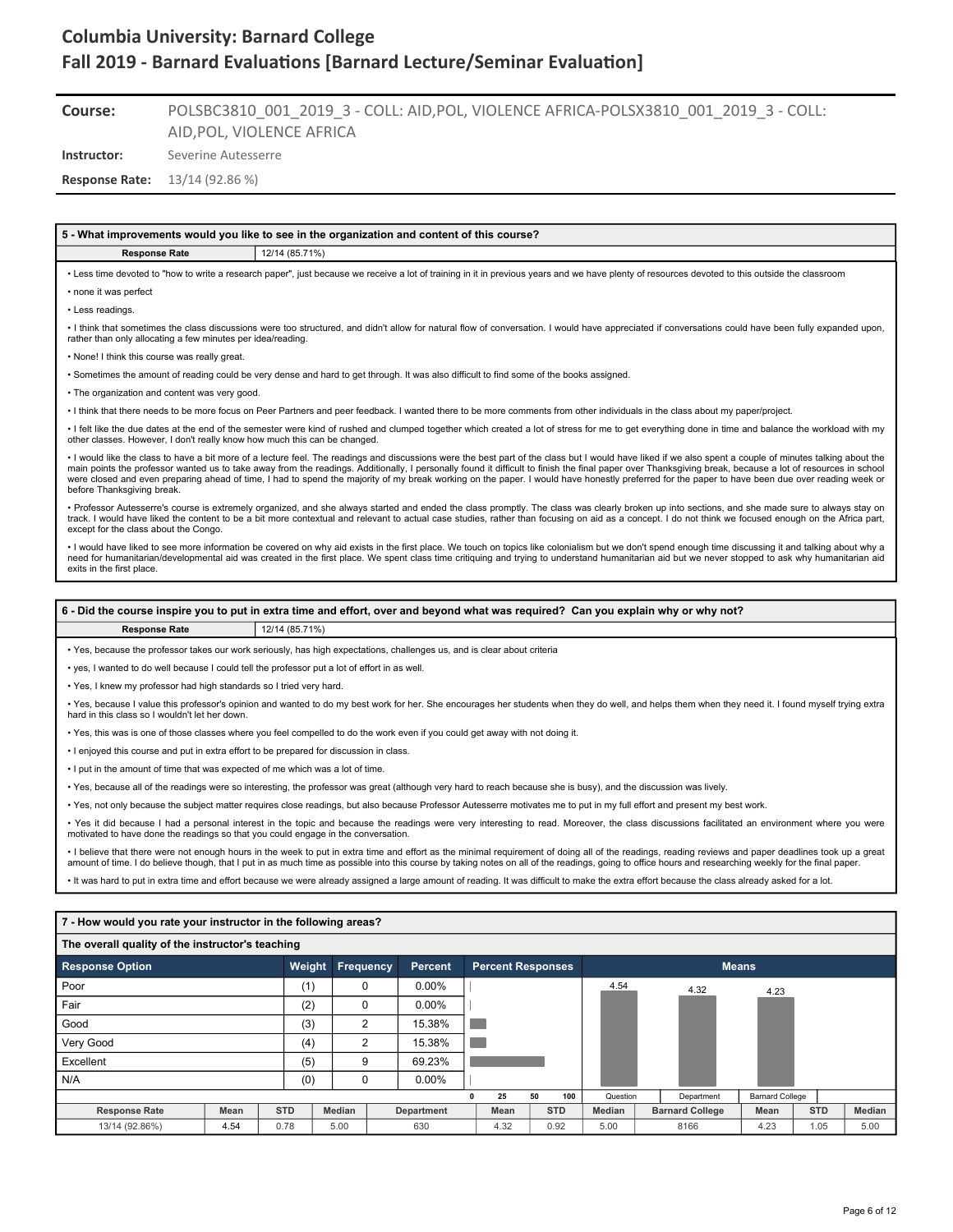### **Instructor:** Severine Autesserre POLSBC3810\_001\_2019\_3 - COLL: AID,POL, VIOLENCE AFRICA-POLSX3810\_001\_2019\_3 - COLL: AID,POL, VIOLENCE AFRICA **Course:**

**Response Rate:** 13/14 (92.86 %)

| 7 - How would you rate your instructor in the following areas?     |      |            |                  |                   |                          |            |          |                        |                        |            |        |
|--------------------------------------------------------------------|------|------------|------------------|-------------------|--------------------------|------------|----------|------------------------|------------------------|------------|--------|
| The instructor's effectiveness in communicating the subject matter |      |            |                  |                   |                          |            |          |                        |                        |            |        |
| <b>Response Option</b>                                             |      | Weight     | <b>Frequency</b> | Percent           | <b>Percent Responses</b> |            |          |                        | <b>Means</b>           |            |        |
| Poor                                                               |      | (1)        | 0                | $0.00\%$          |                          |            | 4.62     | 4.37                   | 4.23                   |            |        |
| Fair                                                               |      | (2)        | $\Omega$         | $0.00\%$          |                          |            |          |                        |                        |            |        |
| Good                                                               |      | (3)        | 2                | 15.38%            |                          |            |          |                        |                        |            |        |
| Very Good                                                          |      | (4)        |                  | 7.69%             |                          |            |          |                        |                        |            |        |
| Excellent                                                          |      | (5)        | 10               | 76.92%            |                          |            |          |                        |                        |            |        |
| N/A                                                                |      | (0)        | 0                | $0.00\%$          |                          |            |          |                        |                        |            |        |
|                                                                    |      |            |                  |                   | 25<br>0                  | 50<br>100  | Question | Department             | <b>Barnard College</b> |            |        |
| <b>Response Rate</b>                                               | Mean | <b>STD</b> | Median           | <b>Department</b> | Mean                     | <b>STD</b> | Median   | <b>Barnard College</b> | Mean                   | <b>STD</b> | Median |
| 13/14 (92.86%)                                                     | 4.62 | 0.77       | 5.00             | 630               | 4.37                     | 0.90       | 5.00     | 8166                   | 4.23                   | 1.06       | 5.00   |

| 7 - How would you rate your instructor in the following areas?    |      |            |                  |                |                          |    |            |          |                        |                        |            |        |
|-------------------------------------------------------------------|------|------------|------------------|----------------|--------------------------|----|------------|----------|------------------------|------------------------|------------|--------|
| The instructor's ability to stimulate your intellectual curiosity |      |            |                  |                |                          |    |            |          |                        |                        |            |        |
| <b>Response Option</b>                                            |      | Weight     | <b>Frequency</b> | <b>Percent</b> | <b>Percent Responses</b> |    |            |          |                        | <b>Means</b>           |            |        |
| Poor                                                              |      | (1)        | 0                | $0.00\%$       |                          |    |            | 4.38     | 4.29                   | 4.17                   |            |        |
| Fair                                                              |      | (2)        | 0                | $0.00\%$       |                          |    |            |          |                        |                        |            |        |
| Good                                                              |      | (3)        | 4                | 30.77%         |                          |    |            |          |                        |                        |            |        |
| Very Good                                                         |      | (4)        | $\Omega$         | $0.00\%$       |                          |    |            |          |                        |                        |            |        |
| Excellent                                                         |      | (5)        | 9                | 69.23%         |                          |    |            |          |                        |                        |            |        |
| N/A                                                               |      | (0)        | $\mathbf 0$      | $0.00\%$       |                          |    |            |          |                        |                        |            |        |
|                                                                   |      |            |                  |                | 25                       | 50 | 100        | Question | Department             | <b>Barnard College</b> |            |        |
| <b>Response Rate</b>                                              | Mean | <b>STD</b> | <b>Median</b>    | Department     | Mean                     |    | <b>STD</b> | Median   | <b>Barnard College</b> | Mean                   | <b>STD</b> | Median |
| 13/14 (92.86%)                                                    | 4.38 | 0.96       | 5.00             | 630            | 4.29                     |    | 0.97       | 5.00     | 8166                   | 4.17                   | 1.12       | 5.00   |

| 7 - How would you rate your instructor in the following areas?       |             |            |               |             |                |      |    |                          |               |                        |                        |            |        |
|----------------------------------------------------------------------|-------------|------------|---------------|-------------|----------------|------|----|--------------------------|---------------|------------------------|------------------------|------------|--------|
| The instructor's ability to stimulate student participation in class |             |            |               |             |                |      |    |                          |               |                        |                        |            |        |
| <b>Response Option</b>                                               |             | Weight     | Frequency     |             | <b>Percent</b> |      |    | <b>Percent Responses</b> |               |                        | <b>Means</b>           |            |        |
| Poor                                                                 |             | (1)        |               | $\mathbf 0$ | $0.00\%$       |      |    |                          | 4.38          |                        | 4.03                   |            |        |
| Fair                                                                 |             | (2)        |               | 0           | $0.00\%$       |      |    |                          |               | 3.89                   |                        |            |        |
| Good                                                                 |             | (3)        |               | 3           | 23.08%         |      |    |                          |               |                        |                        |            |        |
| Very Good                                                            |             | (4)        |               | 2           | 15.38%         |      |    |                          |               |                        |                        |            |        |
| Excellent                                                            |             | (5)        |               | 8           | 61.54%         |      |    |                          |               |                        |                        |            |        |
| N/A                                                                  |             | (0)        |               | $\mathbf 0$ | $0.00\%$       |      |    |                          |               |                        |                        |            |        |
|                                                                      |             |            |               |             |                | 25   | 50 | 100                      | Question      | Department             | <b>Barnard College</b> |            |        |
| <b>Response Rate</b>                                                 | <b>Mean</b> | <b>STD</b> | <b>Median</b> |             | Department     | Mean |    | <b>STD</b>               | <b>Median</b> | <b>Barnard College</b> | Mean                   | <b>STD</b> | Median |
| 13/14 (92.86%)                                                       | 4.38        | 0.87       | 5.00          |             | 630            | 3.89 |    | 1.15                     | 4.00          | 8166                   | 4.03                   | 1.16       | 4.00   |

| 7 - How would you rate your instructor in the following areas? |      |            |                         |                |                |                          |    |            |               |                        |                        |            |        |
|----------------------------------------------------------------|------|------------|-------------------------|----------------|----------------|--------------------------|----|------------|---------------|------------------------|------------------------|------------|--------|
| The instructor's effectiveness in answering questions          |      |            |                         |                |                |                          |    |            |               |                        |                        |            |        |
| <b>Response Option</b>                                         |      |            | <b>Weight Frequency</b> |                | <b>Percent</b> | <b>Percent Responses</b> |    |            |               |                        | <b>Means</b>           |            |        |
| Poor                                                           |      | (1)        |                         | $\mathbf 0$    | $0.00\%$       |                          |    |            | 4.38          | 4.08                   | 4.21                   |            |        |
| Fair                                                           |      | (2)        |                         | $\mathbf 0$    | $0.00\%$       |                          |    |            |               |                        |                        |            |        |
| Good                                                           |      | (3)        |                         | 3              | 23.08%         |                          |    |            |               |                        |                        |            |        |
| Very Good                                                      |      | (4)        |                         | $\overline{2}$ | 15.38%         |                          |    |            |               |                        |                        |            |        |
| Excellent                                                      |      | (5)        |                         | 8              | 61.54%         |                          |    |            |               |                        |                        |            |        |
| N/A                                                            |      | (0)        |                         | 0              | $0.00\%$       |                          |    |            |               |                        |                        |            |        |
|                                                                |      |            |                         |                |                | 25                       | 50 | 100        | Question      | Department             | <b>Barnard College</b> |            |        |
| <b>Response Rate</b>                                           | Mean | <b>STD</b> | Median                  |                | Department     | Mean                     |    | <b>STD</b> | <b>Median</b> | <b>Barnard College</b> | Mean                   | <b>STD</b> | Median |
| 13/14 (92.86%)                                                 | 4.38 | 0.87       | 5.00                    |                | 630            | 4.08                     |    | 1.07       | 4.00          | 8166                   | 4.21                   | 1.06       | 5.00   |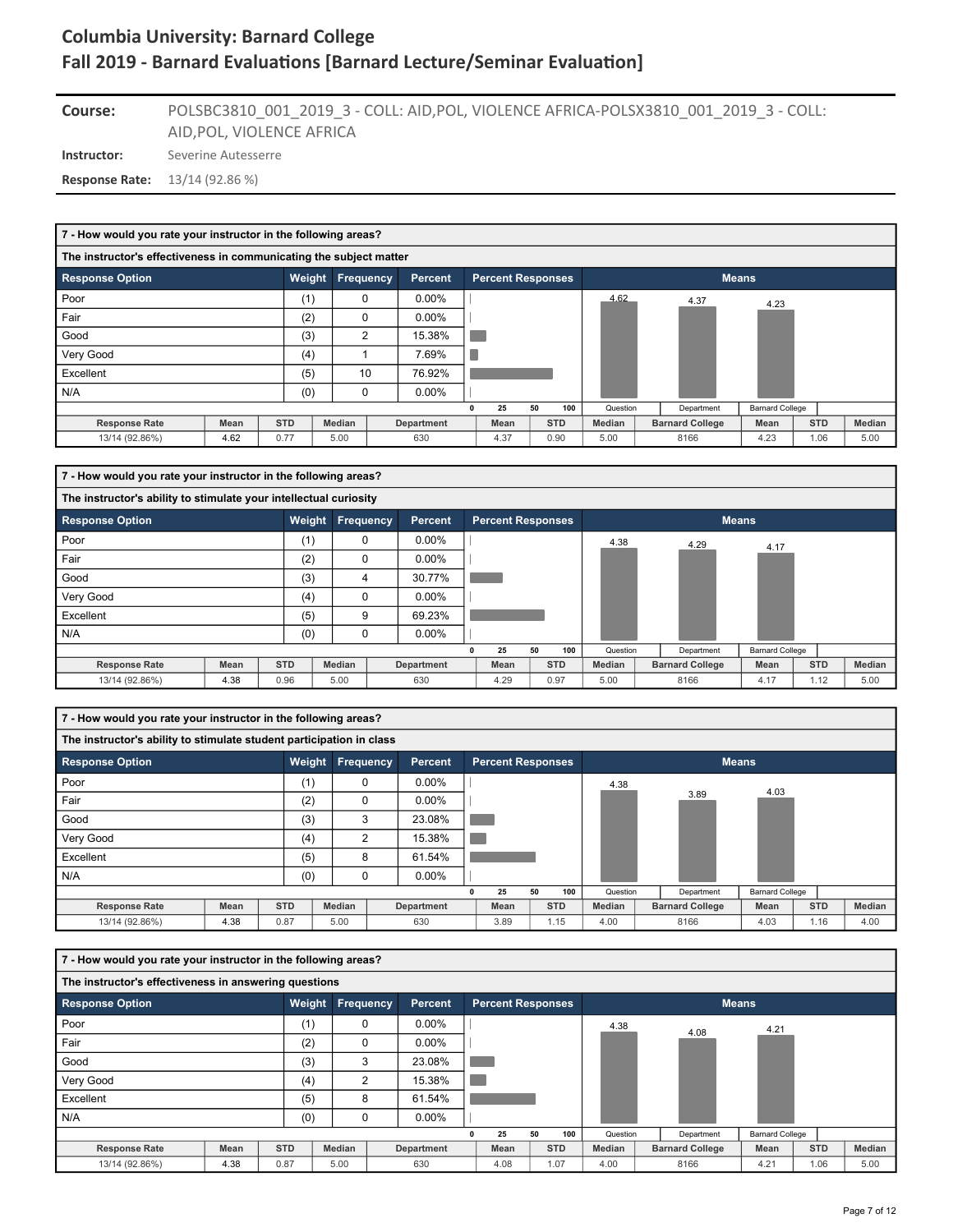### POLSBC3810\_001\_2019\_3 - COLL: AID,POL, VIOLENCE AFRICA-POLSX3810\_001\_2019\_3 - COLL: AID,POL, VIOLENCE AFRICA **Course:**

**Instructor:** Severine Autesserre

**Response Rate:** 13/14 (92.86 %)

| 7 - How would you rate your instructor in the following areas? |             |            |                  |                |                          |    |            |          |                        |                        |            |      |        |
|----------------------------------------------------------------|-------------|------------|------------------|----------------|--------------------------|----|------------|----------|------------------------|------------------------|------------|------|--------|
| The instructor's feedback on your work                         |             |            |                  |                |                          |    |            |          |                        |                        |            |      |        |
| <b>Response Option</b>                                         |             | Weight     | <b>Frequency</b> | <b>Percent</b> | <b>Percent Responses</b> |    |            |          |                        | <b>Means</b>           |            |      |        |
| Poor                                                           |             | (1)        | 0                | $0.00\%$       |                          |    |            | 4.00     |                        | 4.02                   |            |      |        |
| Fair                                                           |             | (2)        |                  | 7.69%          |                          |    |            |          | 3.70                   |                        |            |      |        |
| Good                                                           |             | (3)        | 5                | 38.46%         |                          |    |            |          |                        |                        |            |      |        |
| Very Good                                                      |             | (4)        | $\Omega$         | $0.00\%$       |                          |    |            |          |                        |                        |            |      |        |
| Excellent                                                      |             | (5)        | 7                | 53.85%         |                          |    |            |          |                        |                        |            |      |        |
| N/A                                                            |             | (0)        | $\mathbf 0$      | $0.00\%$       |                          |    |            |          |                        |                        |            |      |        |
|                                                                |             |            |                  |                | 25                       | 50 | 100        | Question | Department             | <b>Barnard College</b> |            |      |        |
| <b>Response Rate</b>                                           | <b>Mean</b> | <b>STD</b> | <b>Median</b>    | Department     | Mean                     |    | <b>STD</b> | Median   | <b>Barnard College</b> | Mean                   | <b>STD</b> |      | Median |
| 13/14 (92.86%)                                                 | 4.00        | 1.15       | 5.00             | 630            | 3.70                     |    | 1.22       | 4.00     | 8166                   | 4.02                   |            | 1.16 | 4.00   |

| 7 - How would you rate your instructor in the following areas? |      |            |                |            |                          |    |            |               |                        |                        |      |            |        |
|----------------------------------------------------------------|------|------------|----------------|------------|--------------------------|----|------------|---------------|------------------------|------------------------|------|------------|--------|
| The instructor's timeliness in returning your work             |      |            |                |            |                          |    |            |               |                        |                        |      |            |        |
| <b>Response Option</b>                                         |      | Weight     | Frequency      | Percent    | <b>Percent Responses</b> |    |            |               |                        | <b>Means</b>           |      |            |        |
| Poor                                                           |      | (1)        | 0              | $0.00\%$   |                          |    |            | 4.85          |                        | 4.09                   |      |            |        |
| Fair                                                           |      | (2)        | $\Omega$       | $0.00\%$   |                          |    |            |               | 3.80                   |                        |      |            |        |
| Good                                                           |      | (3)        | $\mathbf 0$    | $0.00\%$   |                          |    |            |               |                        |                        |      |            |        |
| Very Good                                                      |      | (4)        | $\overline{2}$ | 15.38%     |                          |    |            |               |                        |                        |      |            |        |
| Excellent                                                      |      | (5)        | 11             | 84.62%     |                          |    |            |               |                        |                        |      |            |        |
| N/A                                                            |      | (0)        | $\mathbf 0$    | $0.00\%$   |                          |    |            |               |                        |                        |      |            |        |
|                                                                |      |            |                |            | 25                       | 50 | 100        | Question      | Department             | <b>Barnard College</b> |      |            |        |
| <b>Response Rate</b>                                           | Mean | <b>STD</b> | Median         | Department | Mean                     |    | <b>STD</b> | <b>Median</b> | <b>Barnard College</b> | Mean                   |      | <b>STD</b> | Median |
| 13/14 (92.86%)                                                 | 4.85 | 0.38       | 5.00           | 630        | 3.80                     |    | 1.11       | 4.00          | 8166                   | 4.09                   | 1.11 |            | 5.00   |

| 7 - How would you rate your instructor in the following areas? |      |            |        |                  |                |   |                          |    |            |          |                        |                        |            |        |
|----------------------------------------------------------------|------|------------|--------|------------------|----------------|---|--------------------------|----|------------|----------|------------------------|------------------------|------------|--------|
| The instructor's availability during scheduled office hours    |      |            |        |                  |                |   |                          |    |            |          |                        |                        |            |        |
| <b>Response Option</b>                                         |      | Weight     |        | <b>Frequency</b> | <b>Percent</b> |   | <b>Percent Responses</b> |    |            |          |                        | <b>Means</b>           |            |        |
| Poor                                                           |      | (1)        |        | 0                | $0.00\%$       |   |                          |    |            | 4.77     | 4.04                   | 4.33                   |            |        |
| Fair                                                           |      | (2)        |        | 0                | $0.00\%$       |   |                          |    |            |          |                        |                        |            |        |
| Good                                                           |      | (3)        |        |                  | 7.69%          |   |                          |    |            |          |                        |                        |            |        |
| Very Good                                                      |      | (4)        |        |                  | 7.69%          | u |                          |    |            |          |                        |                        |            |        |
| Excellent                                                      |      | (5)        |        | 11               | 84.62%         |   |                          |    |            |          |                        |                        |            |        |
| N/A                                                            |      | (0)        |        | 0                | $0.00\%$       |   |                          |    |            |          |                        |                        |            |        |
|                                                                |      |            |        |                  |                |   | 25                       | 50 | 100        | Question | Department             | <b>Barnard College</b> |            |        |
| <b>Response Rate</b>                                           | Mean | <b>STD</b> | Median |                  | Department     |   | Mean                     |    | <b>STD</b> | Median   | <b>Barnard College</b> | Mean                   | <b>STD</b> | Median |
| 13/14 (92.86%)                                                 | 4.77 | 0.60       | 5.00   |                  | 630            |   | 4.04                     |    | 1.06       | 4.00     | 8166                   | 4.33                   | 0.98       | 5.00   |

| 7 - How would you rate your instructor in the following areas? |      |            |               |           |            |   |                          |    |            |               |                        |                        |            |        |
|----------------------------------------------------------------|------|------------|---------------|-----------|------------|---|--------------------------|----|------------|---------------|------------------------|------------------------|------------|--------|
| The adequacy of scheduled office hours                         |      |            |               |           |            |   |                          |    |            |               |                        |                        |            |        |
| <b>Response Option</b>                                         |      |            | Weight        | Frequency | Percent    |   | <b>Percent Responses</b> |    |            |               |                        | <b>Means</b>           |            |        |
| Poor                                                           |      | (1)        |               |           | 7.69%      | Г |                          |    |            | 4.23          |                        | 4.24                   |            |        |
| Fair                                                           |      | (2)        |               |           | 7.69%      |   |                          |    |            |               | 3.94                   |                        |            |        |
| Good                                                           |      | (3)        |               |           | 7.69%      |   |                          |    |            |               |                        |                        |            |        |
| Very Good                                                      |      | (4)        |               |           | 7.69%      | × |                          |    |            |               |                        |                        |            |        |
| Excellent                                                      |      | (5)        |               | 9         | 69.23%     |   |                          |    |            |               |                        |                        |            |        |
| N/A                                                            |      | (0)        |               | 0         | $0.00\%$   |   |                          |    |            |               |                        |                        |            |        |
|                                                                |      |            |               |           |            |   | 25                       | 50 | 100        | Question      | Department             | <b>Barnard College</b> |            |        |
| <b>Response Rate</b>                                           | Mean | <b>STD</b> | <b>Median</b> |           | Department |   | Mean                     |    | <b>STD</b> | <b>Median</b> | <b>Barnard College</b> | Mean                   | <b>STD</b> | Median |
| 13/14 (92.86%)                                                 | 4.23 | 1.36       | 5.00          |           | 630        |   | 3.94                     |    | 1.10       | 4.00          | 8166                   | 4.24                   | 1.04       | 5.00   |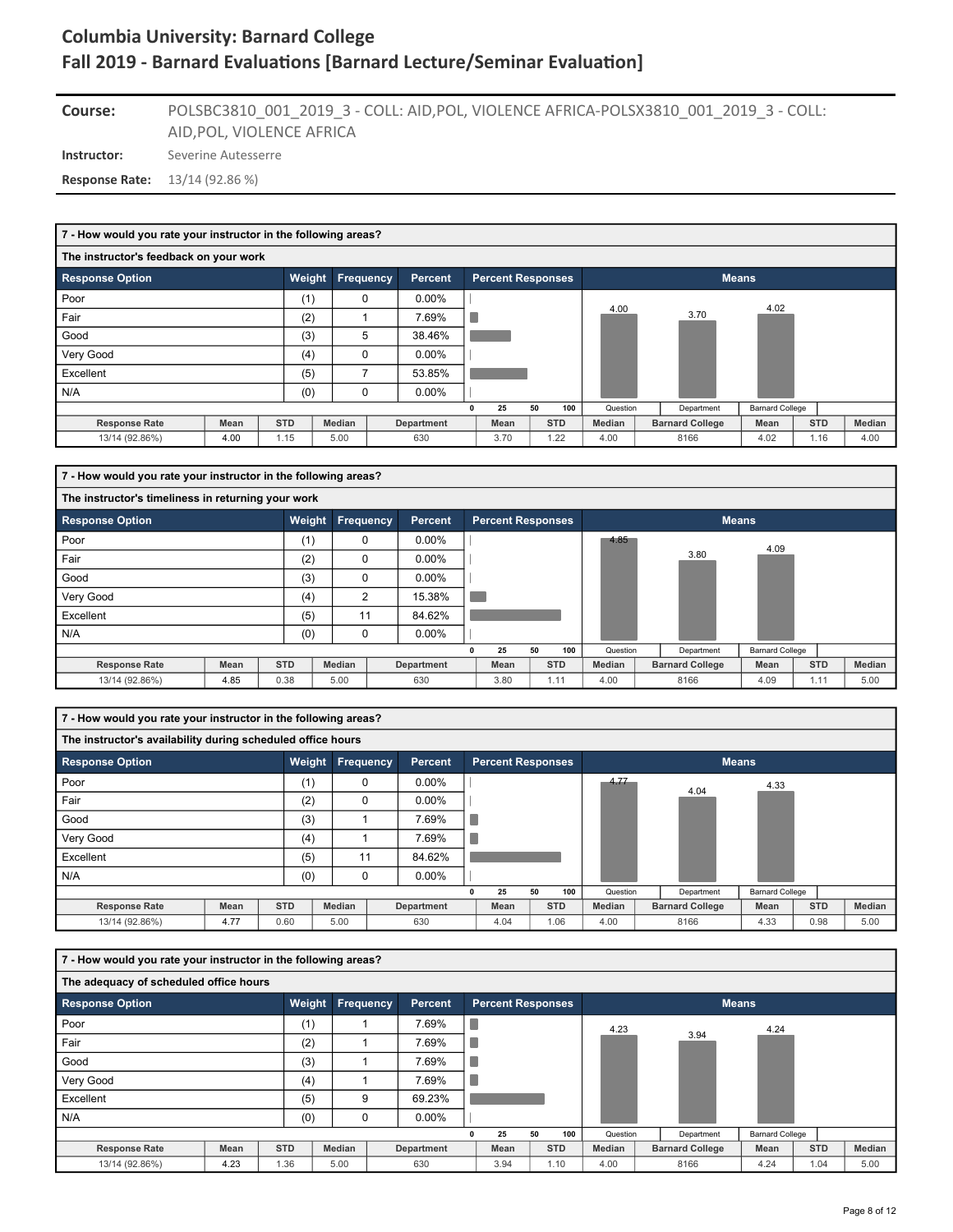#### POLSBC3810\_001\_2019\_3 - COLL: AID,POL, VIOLENCE AFRICA-POLSX3810\_001\_2019\_3 - COLL: AID,POL, VIOLENCE AFRICA **Course:**

**Instructor:** Severine Autesserre

**Response Rate:** 13/14 (92.86 %)

### **8 - What did you value most about your instructor's teaching methods?**

**Response Rate** 12/14 (85.71%)

• Her clarity, straight-forwardness, and high expectations

• organization and ability to convey ideas clearly and effectively

• She is very intelligent and knowledgable.

• She is kind with feedback, but also expects a lot. You can tell that she's passionate and knowledgable about the topics she teaches, which makes her students interested as well. Also, her assignments leading up to the research paper allow the work to be done in a timely manner.

• Professor Autesserre is an expert in aid and has so much field experience. She is also great at explaining complex political science and anthropological concepts and helping us engage with the readings during discussions.

• Her organization and clear layout of discussion. Classes were structured very well.

• She is very knowledgable and incredibly smart.

• Her eye contact, clear voice projection, and organized schedule. I knew what was due, what was needed of me, and what I had to do for every class. The professor was helpful and engaging, with<br>an extremely cool background

• Professor Autesserre's class has made me not only improve my writing skills but also has helped me become more comfortable with public speaking and contributing during class discussions,<br>which I have struggled with throu

• How she creates a comfortable environment to facilitate discussion

• Professor Autesserre has taught me to be extremely clear and get straight to the point. She has no tolerance for jargon and stresses the importance of having a clear point/ claim. This is clearly translated into her teaching methods as her objectives for the class discussion were always very clear.

• I thought she was very knowledgable and willing to listen to advice on how to be better. I really valued the fact that she was always trying to improve the class.

## **9 - What improvements in the instructor's teaching would you recommend? Response Rate** 12/14 (85.71%)  $\cdot$  n/a • none • - • I would ask that she allow for less structured conversation. I understand that she has a time-table where she allots a certain amount of time per discussion, but I think it would be more interesting if some topics could be fully discussed, rather than changing topics when time runs out.  $\cdot$  N/A • The concept of a research puzzle was difficult to fully grasp so maybe spending more time explaining what a puzzle is or providing more examples of good puzzles. • I would recommend better, more personal communication with students during class. • More speaking from the Professor's end, because I wanted to hear her perspective as well (not just the other students). • Nothing. • Giving more time at the beginning of the semester to develop a final paper - such as help with identifying a puzzle and more feedback on the final paper outlines (instead of just saying that what we're doing isn't the best way to write a paper, guide us a little more on the correct direction to take). I also liked listening to peoples presentations and would have liked them to be earlier in the<br>semester so that I c • I would have appreciated her to have been a bit less harsh with the students who gave answers that weren't to her liking. Sometimes, she was too harsh and straightforward and would cut off students before they finished their thought. I would have liked to see a more fluid and open discussion atmosphere as I have experienced in many other seminars at Barnard/ Columbia. I would also recommend for Professor Autesserre to have opened the class with a bit more context/ guidance of what we would be discussing that day, and to hear her input more in guiding the discussions. • She was a good teacher. However, I wish she would spend time lecturing on important topics the week before we did the reading. For example, I wish we had a lecture on how ethnicity is constructed the week before we read about the Rwandan genocide. **10 - Institutional identification:**

| <b>Response Option</b>                     |     | <b>Weight Frequency</b> | Percent  |                | <b>Percent Responses</b> |    |     |  | <b>Means</b> |  |
|--------------------------------------------|-----|-------------------------|----------|----------------|--------------------------|----|-----|--|--------------|--|
| <b>Barnard College</b>                     | (1) | 13                      | 100.00%  |                |                          |    |     |  |              |  |
| Columbia College                           | (2) |                         | $0.00\%$ |                |                          |    |     |  |              |  |
| <b>General Studies</b>                     | (3) |                         | $0.00\%$ |                |                          |    |     |  |              |  |
| School of Engineering and Applied Sciences | (4) |                         | $0.00\%$ |                |                          |    |     |  |              |  |
| Other                                      | (0) |                         | $0.00\%$ |                |                          |    |     |  |              |  |
|                                            |     |                         |          |                | 25                       | 50 | 100 |  |              |  |
|                                            |     |                         |          |                | <b>Response Rate</b>     |    |     |  |              |  |
|                                            |     |                         |          | 13/14 (92.86%) |                          |    |     |  |              |  |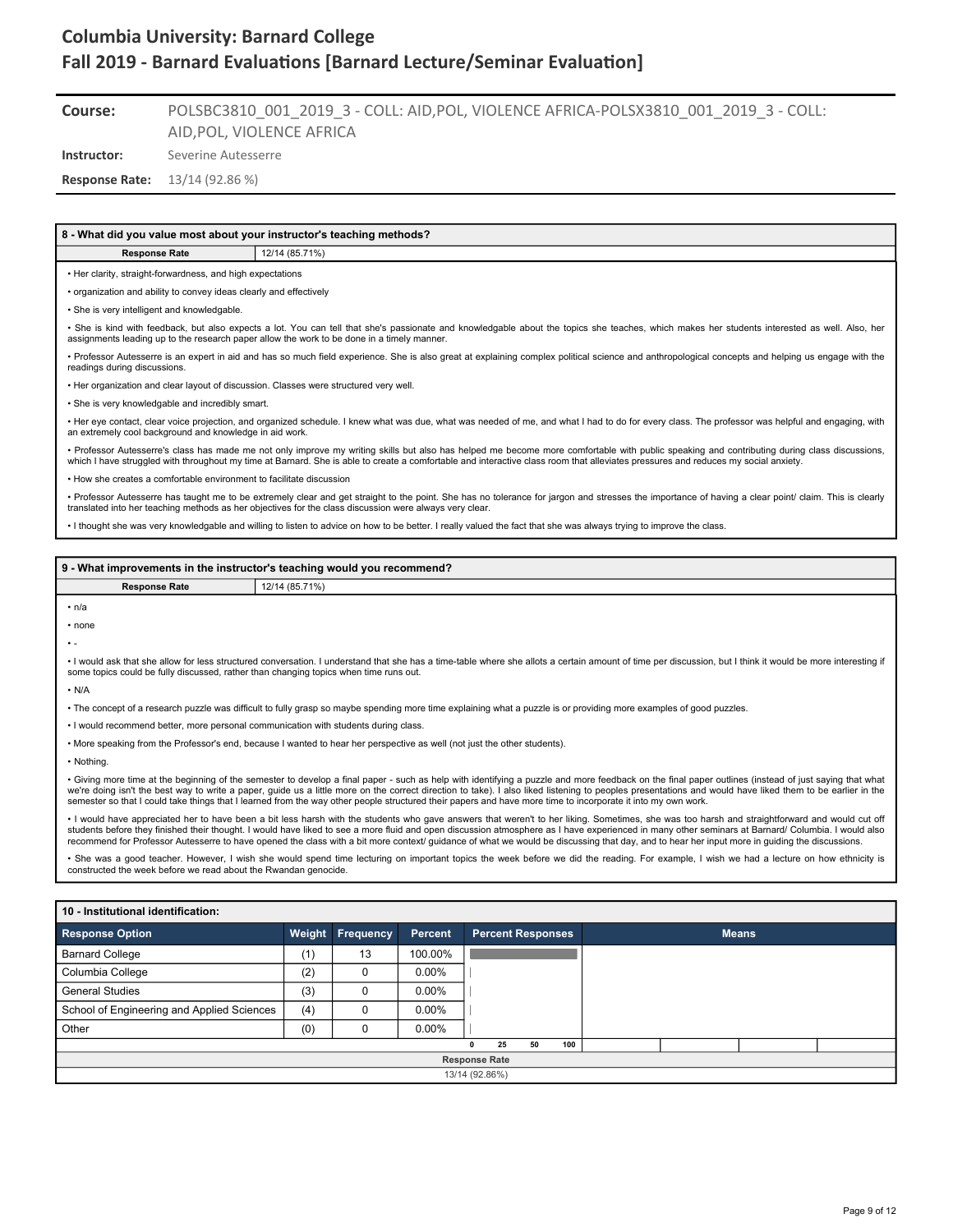**Instructor:** Severine Autesserre POLSBC3810\_001\_2019\_3 - COLL: AID,POL, VIOLENCE AFRICA-POLSX3810\_001\_2019\_3 - COLL: AID,POL, VIOLENCE AFRICA **Course: Response Rate:** 13/14 (92.86 %)

| 11 - My class year is: |     |                         |          |                      |                          |    |     |  |              |  |
|------------------------|-----|-------------------------|----------|----------------------|--------------------------|----|-----|--|--------------|--|
| <b>Response Option</b> |     | <b>Weight Frequency</b> | Percent  |                      | <b>Percent Responses</b> |    |     |  | <b>Means</b> |  |
| First Year             | (1) | 0                       | $0.00\%$ |                      |                          |    |     |  |              |  |
| Sophomore              | (2) | 0                       | $0.00\%$ |                      |                          |    |     |  |              |  |
| Junior                 | (3) | 4                       | 30.77%   |                      |                          |    |     |  |              |  |
| Senior                 | (4) | 9                       | 69.23%   |                      |                          |    |     |  |              |  |
| Other                  | (0) | 0                       | $0.00\%$ |                      |                          |    |     |  |              |  |
|                        |     |                         |          | 0                    | 25                       | 50 | 100 |  |              |  |
|                        |     |                         |          | <b>Response Rate</b> |                          |    |     |  |              |  |
|                        |     |                         |          | 13/14 (92.86%)       |                          |    |     |  |              |  |

| 12 - My major is:      |     |                         |          |                |                      |                          |     |  |              |  |
|------------------------|-----|-------------------------|----------|----------------|----------------------|--------------------------|-----|--|--------------|--|
| <b>Response Option</b> |     | <b>Weight Frequency</b> | Percent  |                |                      | <b>Percent Responses</b> |     |  | <b>Means</b> |  |
| this subject           | (1) | 12                      | 92.31%   |                |                      |                          |     |  |              |  |
| a related subject      | (2) |                         | 7.69%    |                |                      |                          |     |  |              |  |
| an unrelated subject   | (3) | 0                       | $0.00\%$ |                |                      |                          |     |  |              |  |
| undecided              | (4) | 0                       | $0.00\%$ |                |                      |                          |     |  |              |  |
|                        |     |                         |          | 0              | 25                   | 50                       | 100 |  |              |  |
|                        |     |                         |          |                | <b>Response Rate</b> |                          |     |  |              |  |
|                        |     |                         |          | 13/14 (92.86%) |                      |                          |     |  |              |  |

| 13 - I expect to earn a grade of: |      |            |                         |            |          |                          |            |          |                        |                        |            |        |
|-----------------------------------|------|------------|-------------------------|------------|----------|--------------------------|------------|----------|------------------------|------------------------|------------|--------|
| <b>Response Option</b>            |      |            | <b>Weight Frequency</b> | Percent    |          | <b>Percent Responses</b> |            |          |                        | <b>Means</b>           |            |        |
| $A+$                              |      | (10)       | 0                       | $0.00\%$   |          |                          |            |          |                        |                        |            |        |
| A                                 |      | (9)        | 4                       | 30.77%     |          |                          |            | 8.15     | 7.80                   | 8.10                   |            |        |
| A-                                |      | (8)        | 8                       | 61.54%     |          |                          |            |          |                        |                        |            |        |
| $B+$                              |      | (7)        | 0                       | $0.00\%$   |          |                          |            |          |                        |                        |            |        |
| В                                 |      | (6)        |                         | 7.69%      | п        |                          |            |          |                        |                        |            |        |
| $B -$                             |      | (5)        | 0                       | $0.00\%$   |          |                          |            |          |                        |                        |            |        |
| $C+$                              |      | (4)        | $\mathbf 0$             | $0.00\%$   |          |                          |            |          |                        |                        |            |        |
| С                                 |      | (3)        | $\mathbf 0$             | $0.00\%$   |          |                          |            |          |                        |                        |            |        |
| D                                 |      | (2)        | 0                       | $0.00\%$   |          |                          |            |          |                        |                        |            |        |
| F                                 |      | (1)        | $\mathbf 0$             | $0.00\%$   |          |                          |            |          |                        |                        |            |        |
|                                   |      |            |                         |            | $\Omega$ | 25                       | 50<br>100  | Question | Department             | <b>Barnard College</b> |            |        |
| <b>Response Rate</b>              | Mean | <b>STD</b> | Median                  | Department |          | Mean                     | <b>STD</b> | Median   | <b>Barnard College</b> | Mean                   | <b>STD</b> | Median |
| 13/14 (92.86%)                    | 8.15 | 0.80       | 8.00                    | 630        |          | 7.80                     | 1.22       | 8.00     | 8001                   | 8.10                   | 1.31       | 8.00   |

| 14 - How would you rate your teaching assistant in the following areas? |      |            |                  |            |   |                          |    |            |               |                        |                        |            |        |
|-------------------------------------------------------------------------|------|------------|------------------|------------|---|--------------------------|----|------------|---------------|------------------------|------------------------|------------|--------|
| The overall effectiveness of the teaching assistant                     |      |            |                  |            |   |                          |    |            |               |                        |                        |            |        |
| <b>Response Option</b>                                                  |      | Weight     | <b>Frequency</b> | Percent    |   | <b>Percent Responses</b> |    |            |               | <b>Means</b>           |                        |            |        |
| Poor                                                                    |      | (1)        | $\mathbf 0$      | $0.00\%$   |   |                          |    |            |               |                        | 4.04                   |            |        |
| Fair                                                                    |      | (2)        | $\mathbf 0$      | $0.00\%$   |   |                          |    |            |               | 3.99                   |                        |            |        |
| Good                                                                    |      | (3)        | 0                | $0.00\%$   |   |                          |    |            |               |                        |                        |            |        |
| Very Good                                                               |      | (4)        | $\mathbf 0$      | $0.00\%$   |   |                          |    |            |               |                        |                        |            |        |
| Excellent                                                               |      | (5)        | $\Omega$         | $0.00\%$   |   |                          |    |            |               |                        |                        |            |        |
| N/A                                                                     |      | (0)        | 0                | $0.00\%$   |   |                          |    |            | 0.00          |                        |                        |            |        |
|                                                                         |      |            |                  |            | n | 25                       | 50 | 100        | Question      | Department             | <b>Barnard College</b> |            |        |
| <b>Response Rate</b>                                                    | Mean | <b>STD</b> | Median           | Department |   | Mean                     |    | <b>STD</b> | <b>Median</b> | <b>Barnard College</b> | Mean                   | <b>STD</b> | Median |
| $0/14(0.00\%)$                                                          | 0.00 | 0.00       | 0.00             | 554        |   | 3.99                     |    | 1.09       | 4.00          | 3080                   | 4.04                   | 1.10       | 4.00   |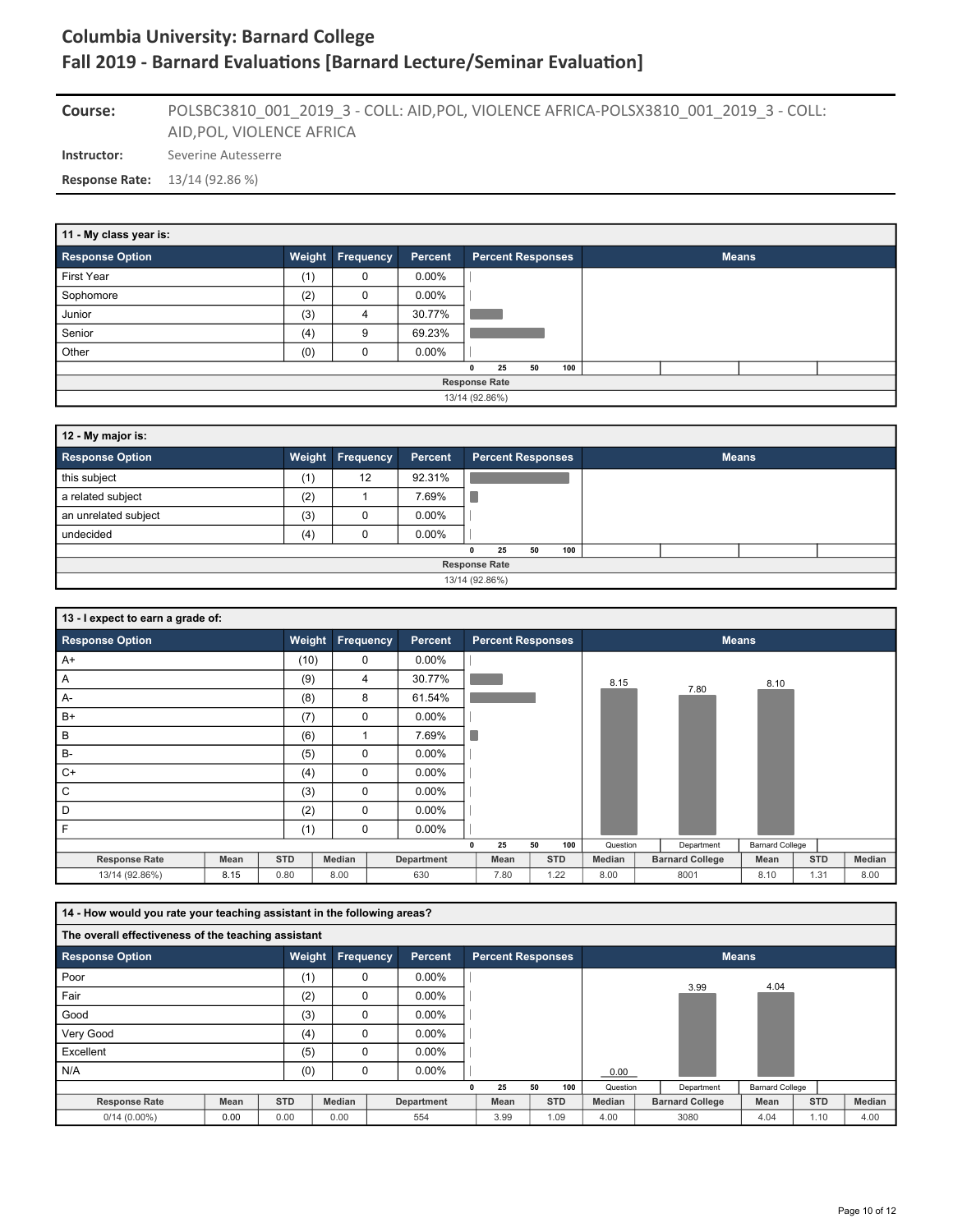### POLSBC3810\_001\_2019\_3 - COLL: AID,POL, VIOLENCE AFRICA-POLSX3810\_001\_2019\_3 - COLL: AID,POL, VIOLENCE AFRICA **Course:**

**Instructor:** Severine Autesserre

**Response Rate:** 13/14 (92.86 %)

| 14 - How would you rate your teaching assistant in the following areas? |      |            |             |                |                          |    |            |               |                        |                        |            |        |
|-------------------------------------------------------------------------|------|------------|-------------|----------------|--------------------------|----|------------|---------------|------------------------|------------------------|------------|--------|
| The TA's ability to clarify course material                             |      |            |             |                |                          |    |            |               |                        |                        |            |        |
| <b>Response Option</b>                                                  |      | Weight     | Frequency   | <b>Percent</b> | <b>Percent Responses</b> |    |            |               | <b>Means</b>           |                        |            |        |
| Poor                                                                    |      | (1)        | 0           | $0.00\%$       |                          |    |            |               |                        | 4.06                   |            |        |
| Fair                                                                    |      | (2)        | 0           | $0.00\%$       |                          |    |            |               | 3.99                   |                        |            |        |
| Good                                                                    |      | (3)        | 0           | $0.00\%$       |                          |    |            |               |                        |                        |            |        |
| Very Good                                                               |      | (4)        | $\mathbf 0$ | $0.00\%$       |                          |    |            |               |                        |                        |            |        |
| Excellent                                                               |      | (5)        | $\mathbf 0$ | $0.00\%$       |                          |    |            |               |                        |                        |            |        |
| N/A                                                                     |      | (0)        | $\mathbf 0$ | $0.00\%$       |                          |    |            | 0.00          |                        |                        |            |        |
|                                                                         |      |            |             |                | 25                       | 50 | 100        | Question      | Department             | <b>Barnard College</b> |            |        |
| <b>Response Rate</b>                                                    | Mean | <b>STD</b> | Median      | Department     | Mean                     |    | <b>STD</b> | <b>Median</b> | <b>Barnard College</b> | Mean                   | <b>STD</b> | Median |
| $0/14(0.00\%)$                                                          | 0.00 | 0.00       | 0.00        | 554            | 3.99                     |    | 1.11       | 4.00          | 3080                   | 4.06                   | 1.12       | 4.00   |

| 14 - How would you rate your teaching assistant in the following areas? |      |            |             |                  |                |                          |    |            |          |                        |                        |            |        |
|-------------------------------------------------------------------------|------|------------|-------------|------------------|----------------|--------------------------|----|------------|----------|------------------------|------------------------|------------|--------|
| The TA's effectiveness in answering questions                           |      |            |             |                  |                |                          |    |            |          |                        |                        |            |        |
| <b>Response Option</b>                                                  |      | Weight     |             | <b>Frequency</b> | <b>Percent</b> | <b>Percent Responses</b> |    |            |          |                        | <b>Means</b>           |            |        |
| Poor                                                                    |      | (1)        | 0           |                  | $0.00\%$       |                          |    |            |          |                        | 4.08                   |            |        |
| Fair                                                                    |      | (2)        | 0           |                  | $0.00\%$       |                          |    |            |          | 4.00                   |                        |            |        |
| Good                                                                    |      | (3)        | 0           |                  | $0.00\%$       |                          |    |            |          |                        |                        |            |        |
| Very Good                                                               |      | (4)        | $\Omega$    |                  | $0.00\%$       |                          |    |            |          |                        |                        |            |        |
| Excellent                                                               |      | (5)        | $\mathbf 0$ |                  | $0.00\%$       |                          |    |            |          |                        |                        |            |        |
| N/A                                                                     |      | (0)        | 0           |                  | $0.00\%$       |                          |    |            | 0.00     |                        |                        |            |        |
|                                                                         |      |            |             |                  |                | 25                       | 50 | 100        | Question | Department             | <b>Barnard College</b> |            |        |
| <b>Response Rate</b>                                                    | Mean | <b>STD</b> | Median      |                  | Department     | Mean                     |    | <b>STD</b> | Median   | <b>Barnard College</b> | Mean                   | <b>STD</b> | Median |
| $0/14(0.00\%)$                                                          | 0.00 | 0.00       | 0.00        |                  | 554            | 4.00                     |    | 1.13       | 4.00     | 3080                   | 4.08                   | 1.12       | 4.00   |

**14 - How would you rate your teaching assistant in the following areas?**

| The TA's ability to raise challenging questions |      |            |                  |                |                          |    |            |          |                        |                        |            |        |
|-------------------------------------------------|------|------------|------------------|----------------|--------------------------|----|------------|----------|------------------------|------------------------|------------|--------|
| Response Option                                 |      | Weight     | <b>Frequency</b> | <b>Percent</b> | <b>Percent Responses</b> |    |            |          |                        | <b>Means</b>           |            |        |
| Poor                                            |      | (1)        | 0                | $0.00\%$       |                          |    |            |          |                        |                        |            |        |
| Fair                                            |      | (2)        | 0                | $0.00\%$       |                          |    |            |          | 3.93                   | 4.00                   |            |        |
| Good                                            |      | (3)        | $\Omega$         | $0.00\%$       |                          |    |            |          |                        |                        |            |        |
| Very Good                                       |      | (4)        | 0                | $0.00\%$       |                          |    |            |          |                        |                        |            |        |
| Excellent                                       |      | (5)        | $\Omega$         | $0.00\%$       |                          |    |            |          |                        |                        |            |        |
| N/A                                             |      | (0)        | 0                | $0.00\%$       |                          |    |            | 0.00     |                        |                        |            |        |
|                                                 |      |            |                  |                | 25                       | 50 | 100        | Question | Department             | <b>Barnard College</b> |            |        |
| <b>Response Rate</b>                            | Mean | <b>STD</b> | Median           | Department     | Mean                     |    | <b>STD</b> | Median   | <b>Barnard College</b> | Mean                   | <b>STD</b> | Median |
| $0/14(0.00\%)$                                  | 0.00 | 0.00       | 0.00             | 554            | 3.93                     |    | 1.14       | 4.00     | 3080                   | 4.00                   | 1.17       | 4.00   |

| 14 - How would you rate your teaching assistant in the following areas? |             |            |               |            |   |                          |            |     |          |                        |                        |            |        |
|-------------------------------------------------------------------------|-------------|------------|---------------|------------|---|--------------------------|------------|-----|----------|------------------------|------------------------|------------|--------|
| The TA's feedback on your work                                          |             |            |               |            |   |                          |            |     |          |                        |                        |            |        |
| <b>Response Option</b>                                                  |             | Weight     | Frequency     | Percent    |   | <b>Percent Responses</b> |            |     |          |                        | <b>Means</b>           |            |        |
| Poor                                                                    |             | (1)        | 0             | $0.00\%$   |   |                          |            |     |          |                        |                        |            |        |
| Fair                                                                    |             | (2)        | $\mathbf 0$   | $0.00\%$   |   |                          |            |     |          | 3.84                   | 3.94                   |            |        |
| Good                                                                    |             | (3)        | $\mathbf 0$   | $0.00\%$   |   |                          |            |     |          |                        |                        |            |        |
| Very Good                                                               |             | (4)        | $\mathbf 0$   | $0.00\%$   |   |                          |            |     |          |                        |                        |            |        |
| Excellent                                                               |             | (5)        | $\Omega$      | $0.00\%$   |   |                          |            |     |          |                        |                        |            |        |
| N/A                                                                     |             | (0)        | $\mathbf 0$   | $0.00\%$   |   |                          |            |     | 0.00     |                        |                        |            |        |
|                                                                         |             |            |               |            | n | 25                       | 50         | 100 | Question | Department             | <b>Barnard College</b> |            |        |
| <b>Response Rate</b>                                                    | <b>Mean</b> | <b>STD</b> | <b>Median</b> | Department |   | Mean                     | <b>STD</b> |     | Median   | <b>Barnard College</b> | Mean                   | <b>STD</b> | Median |
| $0/14(0.00\%)$                                                          | 0.00        | 0.00       | 0.00          | 554        |   | 3.84                     | 1.13       |     | 4.00     | 3080                   | 3.94                   | 1.17       | 4.00   |